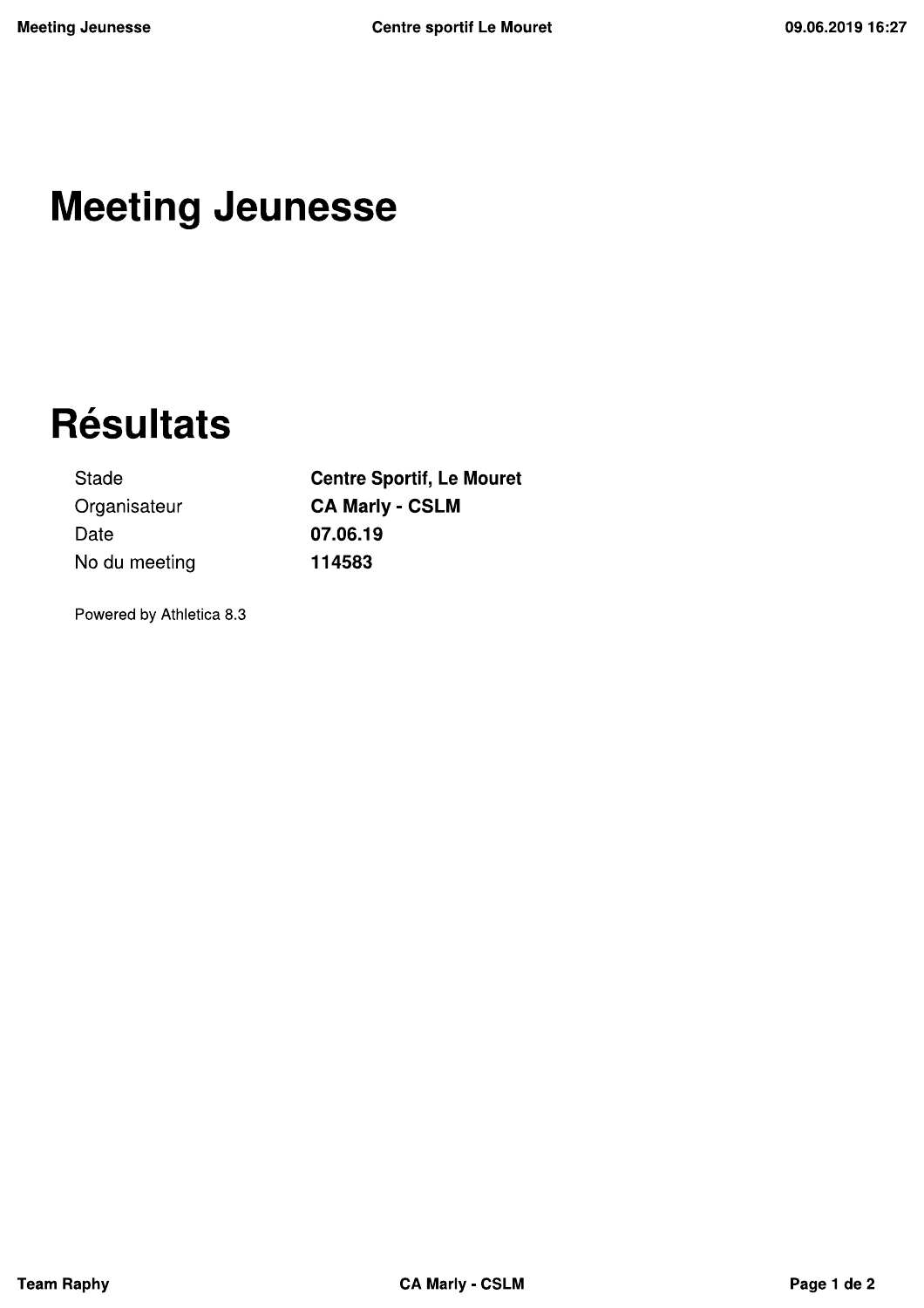#### **U16 M**

#### Série

#### 07.06.19 20:30 Rang Nom An Société **Pays Performance** Vent **Beme** 1. Kaeser Silvan 04 TSV St. Antoni SUI PB 9.67  $0.0$ SUI  $0.0$ 2. Hirsbrunner Nicolas 04 AthleticaVeveyse 9.98 04 Athletic Team Rechthalten 3. Schuwey Leandro **SUI**  $0.0$ 10.37 PB 11.56  $0.1$ 4. Hammel Robin 05 AthleticaVeveyse **SUI** 5. Brodard Augustin 04 CS Le Mouret SUI PB 11.61  $0.1$ 6. Vericel Romain 05 CA Belfaux SUI 12.04  $0.1$ **Folly Yannis**

#### **U16W**

#### Série

# 04 TSV Düdingen SUI **DNS**

#### 80 m

80 m

| Série    |                       |    |                              |            |                         |      | 07.06.19 20:45 |
|----------|-----------------------|----|------------------------------|------------|-------------------------|------|----------------|
| Rang Nom |                       |    | An Société                   |            | <b>Pays Performance</b> | Vent | <b>Beme</b>    |
|          | 1. Fracheboud Elisa   | 05 | AthleticaVeveyse             | SUI        | PB 10.52                | 0.6  |                |
|          | 2. Tâche Louna        |    | 05 AthleticaVeveyse          | <b>SUI</b> | PB 10.91                | 0.3  |                |
|          | 3. Roduit Mathilde    | 05 | <b>CA Belfaux</b>            | SUI        | PB 11.19                | 0.3  |                |
|          | 4. Bremgartner Lara   | 05 | CA Belfaux                   | SUI        | PB 11.23                | 0.6  |                |
|          | 5. Bovey Cecilia      |    | 04 CARC Romont               | SUI        | PB 11.24                | 0.3  |                |
|          | 6. Barmettler Celia   |    | 05 CS Marsens                | <b>SUI</b> | PB 11.34                | 0.0  |                |
|          | 6. Bochud Elise       | 04 | <b>CS Marsens</b>            | SUI        | 11.34                   | 0.6  |                |
|          | 8. Sprunger Géraldine |    | 05 CARC Romont               | SUI        | 11.52                   | 0.8  |                |
|          | 9. Vogt Lisa          |    | 04 TSV St. Antoni            | SUI        | 11.54                   | 0.3  |                |
|          | 10. Schornoz Salomé   |    | 05 CS Marsens                | SUI        | PB 11.63                | 0.0  |                |
|          | 11. Kottelat Romane   |    | 05 CA des Franches-Montagnes | SUI        | 11.68                   | 0.0  |                |
|          | 12. Delacour Emilie   |    | 04 AthleticaVeveyse          | SUI        | 11.73                   | 0.0  |                |
|          | 13. Pereira Mélanie   |    | 04 CS Marsens                | <b>POR</b> | 11.78                   | 0.0  |                |
|          | 14. Huber Anouk       | 05 | Athletic Team Rechthalten    | SUI        | PB 11.94                | 0.0  |                |
|          | 15. Gremaud Elsa      |    | 05 CS Le Mouret              | SUI        | 11.99                   | 0.0  |                |
|          | 16. Linder Shania     |    | 05 CA Belfaux                | SUI        | 12.33                   | 0.0  |                |
|          | 17. Buntschu Julie    | 04 | <b>CS Marsens</b>            | SUI        | 12.35                   | 0.0  |                |
|          | 18. Magnin Océane     |    | 05 CARC Romont               | SUI        | 12.37                   | 0.0  |                |
|          | 19. Gavillet Lisa     |    | 04 CS Marsens                | SUI        | 12.62                   | 0.0  |                |
|          | 20. Joye Lisa         | 04 | <b>CS Marsens</b>            | SUI        | PB 12.73                | 0.0  |                |
|          | 21. Marro Isaline     | 05 | <b>CS Marsens</b>            | SUI        | 13.21                   | 0.8  |                |
|          | 22. Bissig Léonie     |    | 05 CS Le Mouret              | <b>SUI</b> | 13.52                   | 0.8  |                |
|          | 22. Roubaty Lauriane  |    | 05 CS Le Mouret              | SUI        | 13.52                   | 0.0  |                |
|          | <b>Binz Noemi</b>     |    | 05 TSV St. Antoni            | SUI        | <b>DNS</b>              |      |                |
|          | Hänni Celina          |    | 04 LV Thun                   | SUI        | <b>DNS</b>              |      |                |
|          | Rappo Solène          |    | 05 CARC Romont               | SUI        | <b>DNS</b>              |      |                |
|          |                       |    |                              |            |                         |      |                |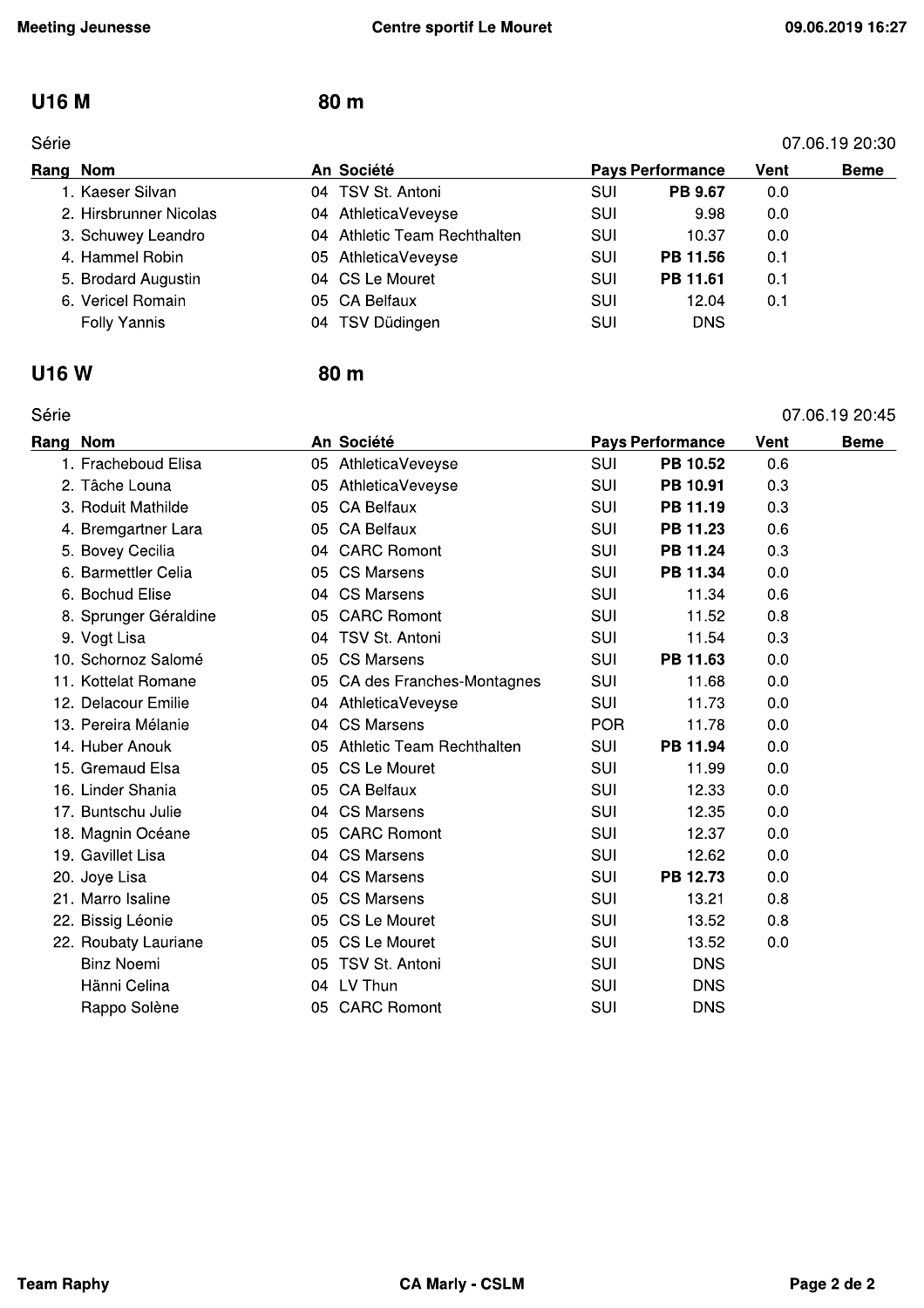#### **U14 M 60 m**

#### Série 07.06.19 19:50

| Rang Nom |                            |    | An Société                   |            | <b>Pays Performance</b> | <b>Beme</b> |
|----------|----------------------------|----|------------------------------|------------|-------------------------|-------------|
|          | 1. Valnet Guillaume        |    | 06 SA Bulle                  | <b>SUI</b> | 8.50                    |             |
|          | 2. Vogt Noé                |    | 07 TSV St. Antoni            | SUI        | <b>PB 8.62</b>          |             |
|          | 3. Kaeser Livio            | 06 | TSV St. Antoni               | SUI        | <b>PB 8.70</b>          |             |
|          | 4. Bapst Marco             |    | 06 Athletic Team Rechthalten | SUI        | <b>PB 8.79</b>          |             |
|          | 5. Magne Antonin           |    | 06 CA Gibloux Farvagny       | SUI        | 8.89                    |             |
|          | 6. Brodard Vincent         |    | 07 CS Le Mouret              | SUI        | <b>PB 8.96</b>          |             |
|          | 7. Oberson Théo            |    | 07 CS Marsens                | SUI        | 9.09                    |             |
|          | 8. Meuwly Angel-John       |    | 07 CS Le Mouret              | SUI        | <b>PB 9.27</b>          |             |
|          | 9. Matthey Léo             |    | 06 SA Bulle                  | SUI        | <b>SB 9.32</b>          |             |
|          | 10. Progin Jules           |    | 07 SA Bulle                  | SUI        | <b>PB 9.37</b>          |             |
|          | 11. Missonier-Piera Mathis |    | 07 CS Le Mouret              | SUI        | <b>PB 9.50</b>          |             |
|          | 12. Tâche Gabriel          |    | 06 AthleticaVeveyse          | SUI        | <b>SB 9.68</b>          |             |
|          | 13. Lalanne Maxime         |    | 07 AthleticaVeveyse          | SUI        | 9.80                    |             |
|          | 14. Schmied Simon          |    | 07 TSV St. Antoni            | SUI        | <b>SB 9.91</b>          |             |
|          | 15. Cudré-Mauroux Martin   |    | 06 CS Le Mouret              | SUI        | PB 10.01                |             |
|          | 16. Gut Julian             |    | 07 CA Fribourg               | SUI        | <b>PB 10.06</b>         |             |
|          | 17. Handschin Wieland      |    | 06 SA Bulle                  | SUI        | <b>SB 10.25</b>         |             |
|          | 18. Clerc Gabriel          |    | 06 SA Bulle                  | SUI        | 10.90                   |             |
|          | 19. Rouvenaz Guillaume     |    | 07 SA Bulle                  | SUI        | PB 11.51                |             |
|          | Henchoz Rémy               | 07 | <b>SA Bulle</b>              | <b>SUI</b> | <b>DNS</b>              |             |
|          | Lozano Jérémy              |    | 07 AthleticaVeveyse          | <b>SUI</b> | <b>DNS</b>              |             |

## **U12 M 60 m**

#### Série 07.06.19 18:30

|                                                                                                                                                                                                                                                                                                                                                                                                                                                                                       |                                                                                                                                                                                                                                                                                                                                                                                                                                                          |                | <b>Beme</b>             |
|---------------------------------------------------------------------------------------------------------------------------------------------------------------------------------------------------------------------------------------------------------------------------------------------------------------------------------------------------------------------------------------------------------------------------------------------------------------------------------------|----------------------------------------------------------------------------------------------------------------------------------------------------------------------------------------------------------------------------------------------------------------------------------------------------------------------------------------------------------------------------------------------------------------------------------------------------------|----------------|-------------------------|
|                                                                                                                                                                                                                                                                                                                                                                                                                                                                                       | SUI                                                                                                                                                                                                                                                                                                                                                                                                                                                      | 9.14           |                         |
|                                                                                                                                                                                                                                                                                                                                                                                                                                                                                       | SUI                                                                                                                                                                                                                                                                                                                                                                                                                                                      | <b>PB 9.27</b> |                         |
|                                                                                                                                                                                                                                                                                                                                                                                                                                                                                       | SUI                                                                                                                                                                                                                                                                                                                                                                                                                                                      | <b>PB 9.35</b> |                         |
|                                                                                                                                                                                                                                                                                                                                                                                                                                                                                       | <b>FRA</b>                                                                                                                                                                                                                                                                                                                                                                                                                                               | <b>SB 9.61</b> |                         |
|                                                                                                                                                                                                                                                                                                                                                                                                                                                                                       | SUI                                                                                                                                                                                                                                                                                                                                                                                                                                                      | <b>PB 9.74</b> |                         |
| 08                                                                                                                                                                                                                                                                                                                                                                                                                                                                                    | <b>SUI</b>                                                                                                                                                                                                                                                                                                                                                                                                                                               | <b>PB 9.76</b> |                         |
|                                                                                                                                                                                                                                                                                                                                                                                                                                                                                       | <b>SUI</b>                                                                                                                                                                                                                                                                                                                                                                                                                                               | 9.81           |                         |
|                                                                                                                                                                                                                                                                                                                                                                                                                                                                                       | SUI                                                                                                                                                                                                                                                                                                                                                                                                                                                      | 9.89           |                         |
|                                                                                                                                                                                                                                                                                                                                                                                                                                                                                       | <b>SUI</b>                                                                                                                                                                                                                                                                                                                                                                                                                                               | PB 10.08       |                         |
|                                                                                                                                                                                                                                                                                                                                                                                                                                                                                       | SUI                                                                                                                                                                                                                                                                                                                                                                                                                                                      | 10.09          |                         |
|                                                                                                                                                                                                                                                                                                                                                                                                                                                                                       | SUI                                                                                                                                                                                                                                                                                                                                                                                                                                                      | PB 10.14       |                         |
| 09                                                                                                                                                                                                                                                                                                                                                                                                                                                                                    | SUI                                                                                                                                                                                                                                                                                                                                                                                                                                                      | 10.17          |                         |
| 09                                                                                                                                                                                                                                                                                                                                                                                                                                                                                    | <b>SUI</b>                                                                                                                                                                                                                                                                                                                                                                                                                                               | PB 10.18       |                         |
|                                                                                                                                                                                                                                                                                                                                                                                                                                                                                       | <b>SUI</b>                                                                                                                                                                                                                                                                                                                                                                                                                                               | PB 10.25       |                         |
| 08                                                                                                                                                                                                                                                                                                                                                                                                                                                                                    | SUI                                                                                                                                                                                                                                                                                                                                                                                                                                                      | 10.44          |                         |
| 09                                                                                                                                                                                                                                                                                                                                                                                                                                                                                    | SUI                                                                                                                                                                                                                                                                                                                                                                                                                                                      | PB 10.46       |                         |
| 09                                                                                                                                                                                                                                                                                                                                                                                                                                                                                    | <b>SUI</b>                                                                                                                                                                                                                                                                                                                                                                                                                                               | 10.49          |                         |
|                                                                                                                                                                                                                                                                                                                                                                                                                                                                                       | <b>SUI</b>                                                                                                                                                                                                                                                                                                                                                                                                                                               | 10.54          |                         |
|                                                                                                                                                                                                                                                                                                                                                                                                                                                                                       | SUI                                                                                                                                                                                                                                                                                                                                                                                                                                                      | 10.64          |                         |
| 08                                                                                                                                                                                                                                                                                                                                                                                                                                                                                    | SUI                                                                                                                                                                                                                                                                                                                                                                                                                                                      | PB 10.66       |                         |
| 09                                                                                                                                                                                                                                                                                                                                                                                                                                                                                    | SUI                                                                                                                                                                                                                                                                                                                                                                                                                                                      | 10.69          |                         |
| 08.                                                                                                                                                                                                                                                                                                                                                                                                                                                                                   | <b>SUI</b>                                                                                                                                                                                                                                                                                                                                                                                                                                               | PB 10.73       |                         |
| Rang Nom<br>1. Parrat Paul<br>2. Oberholzer Simon<br>3. Bettini Timeo<br>4. Vonarb Jules<br>5. Guex Nathanaël<br>6. Hebeisen Nils<br>7. Décorvet Grégory<br>8. Yerly Damien<br>9. Caudron Léonard<br>10. Risse Simon<br>11. Sciboz Gregory<br>12. Sessa Jonas<br>13. Baldoni Noan<br>14. Spicher Augustin<br>15. Gabriel Téo<br>16. Maradan Martin<br>17. Buchter Elia<br>18. Nourdin Mathias<br>19. Rossier Julien<br>20. Clerc Achille<br>21. Regamey Quentin<br>22. Habermayr Carl | An Société<br>08 CA Fribourg<br>08 CS Le Mouret<br>08 CS Le Mouret<br>08 SA Bulle<br>08 AthleticaVeveyse<br>CA Gibloux Farvagny<br>08 CA Fribourg<br>08 CS Le Mouret<br>09 CA Marly<br>08 SA Bulle<br>08 CS Le Mouret<br><b>SA Bulle</b><br>AthleticaVeveyse<br>08 CA Fribourg<br>AthleticaVeveyse<br>CS Le Mouret<br><b>CA Fribourg</b><br>08 AthleticaVeveyse<br>08 SA Bulle<br><b>SA Bulle</b><br><b>SA Bulle</b><br><b>Athletic Team Rechthalten</b> |                | <b>Pays Performance</b> |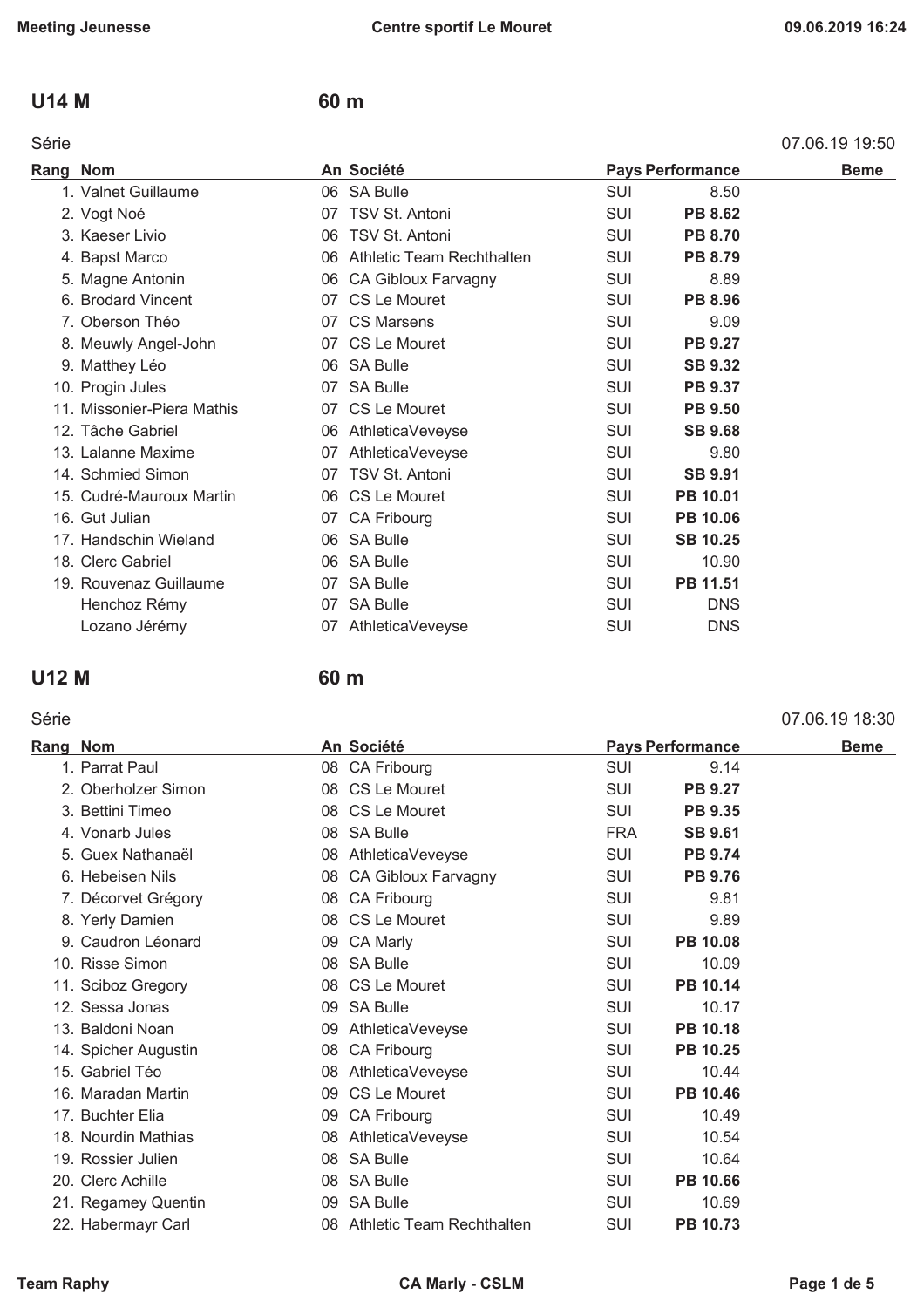#### U12 M 60 m (cont.)

#### Rang Nom **An Société Pays Performance** Beme 23. Gremion Romain **09 SA Bulle 10.78** SUI PB 10.78 24. Handschin Sigfried 08 SA Bulle SUI 10.81 25. Joray Antoine **25. Joray Antoine 09 Athletic Team Rechthalten** SUI 10.86 26. Murith Cyprien **26. Murith Cyprien 11.38** 27. Caille Alex **08 SA Bulle SUI PB 11.45** De Seguin des Hons Joël 09 SA Bulle SUI DNS Leichtnam Marvin **COU DU DISCOUT COUPER COUPER COUPER COUPER CONTAINING** OP LV Thun SUI DISCOUNS

#### **U10 M 60 m**

#### Série 07.06.19 17:45

| Rang Nom                |    | An Société                      |            | <b>Pays Performance</b> | <b>Beme</b> |
|-------------------------|----|---------------------------------|------------|-------------------------|-------------|
| 1. Vieli Eugène         |    | 10 CA Fribourg                  | <b>SUI</b> | <b>PB 9.86</b>          |             |
| 2. Oberson Arthur       |    | 10 SA Bulle                     | SUI        | PB 10.11                |             |
| 3. Bourdilloud Loïc     | 10 | AthleticaVeveyse                | <b>SUI</b> | PB 10.21                |             |
| 4. Jungo Flavien        | 11 | <b>CA Gibloux Farvagny</b>      | SUI        | 10.37                   |             |
| 5. Challande Cyril      |    | 10 CS Le Mouret                 | <b>SUI</b> | PB 10.46                |             |
| 6. Philipona Dario      |    | 11 CS Marsens                   | <b>SUI</b> | <b>PB 10.63</b>         |             |
| 7. Onraet Zoltan        |    | 10 CA Fribourg                  | SUI        | 10.65                   |             |
| 8. Rossier Matthieu     | 11 | <b>SA Bulle</b>                 | SUI        | 10.67                   |             |
| 9. Murisier Elias       |    | 10 AthleticaVeveyse             | <b>SUI</b> | PB 10.74                |             |
| 9. Yafong Enzo          | 11 | CS Le Mouret                    | <b>SUI</b> | PB 10.74                |             |
| 11. Guex Jérémie        | 10 | AthleticaVeveyse                | SUI        | PB 10.98                |             |
| 12. Chevalley Noé       | 11 | AthleticaVeveyse                | SUI        | PB 11.05                |             |
| 13. Corbaz Mael         | 11 | <b>CS Marsens</b>               | <b>SUI</b> | 11.06                   |             |
| 14. Chassot Hugo        | 11 | CS Marsens                      | SUI        | PB 11.32                |             |
| 15. Poffet Lukas        |    | 10 Athletic Team Rechthalten    | <b>SUI</b> | 11.35                   |             |
| 16. Magnin Joël         |    | 11 CA Marly                     | <b>SUI</b> | PB 11.80                |             |
| 17. Kaeser Noah         |    | 11 CS Le Mouret                 | SUI        | 11.84                   |             |
| 18. Charrière Guillaume |    | 10 CS Marsens                   | SUI        | 11.94                   |             |
| 19. Vonlanthen Noé      |    | 12 CS Le Mouret                 | SUI        | 12.21                   |             |
| 20. Tercier Sasha       |    | 11 SA Bulle                     | SUI        | 12.22                   |             |
| 21. Sow Madiba          |    | 12 CS Le Mouret                 | SUI        | PB 12.25                |             |
| Bächler Enrico          | 10 | Athletic Team Rechthalten       | SUI        | <b>DNS</b>              |             |
| Minder Timon            | 05 | LGO Oberbaselbiet / BTV Sissach | SUI        | <b>DNS</b>              |             |
|                         |    |                                 |            |                         |             |

#### **U14 W 60 m**

#### Série 07.06.19 20:10

| Rang Nom               | An Société                   |            | <b>Pays Performance</b> | <b>Beme</b> |
|------------------------|------------------------------|------------|-------------------------|-------------|
| 1. Margueron Justine   | 06 CS Marsens                | <b>SUI</b> | <b>PB 8.36</b>          |             |
| 2. Bachmann Céline     | 06 AthleticaVeveyse          | <b>SUI</b> | <b>PB 8.67</b>          |             |
| 3. Nuoffer Chloé       | 06 CA Belfaux                | SUI        | <b>PB 8.89</b>          |             |
| 4. Rotzetter Eline     | 06 Athletic Team Rechthalten | SUI        | <b>PB 8.94</b>          |             |
| 5. Romanens Elise      | 06 CS Marsens                | SUI        | <b>PB 8.95</b>          |             |
| 6. Kern Alicia         | 06 AthleticaVeveyse          | SUI        | <b>PB 9.17</b>          |             |
| 7. Kapeller Gwendoline | 06 CA Gibloux Farvagny       | SUI        | <b>PB 9.24</b>          |             |
| 8. Vial Clémence       | 07 CS Marsens                | SUI        | 9.34                    |             |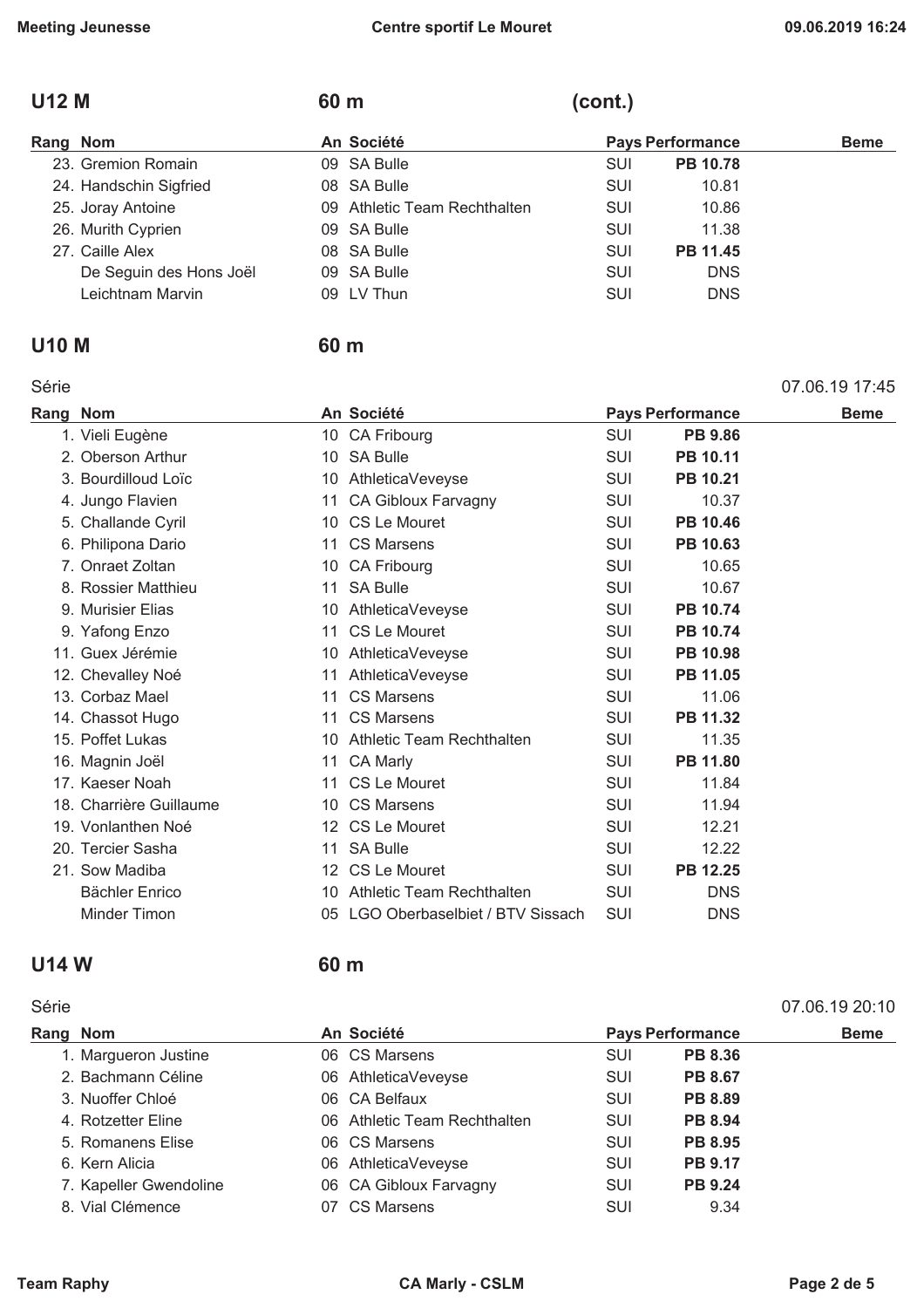## U14 W 60 m (cont.)

| Rang Nom |                        | An Société                   |            | <b>Pays Performance</b> | <b>Beme</b> |
|----------|------------------------|------------------------------|------------|-------------------------|-------------|
|          | 9. Gedik Ilkay         | 07 CS Le Mouret              | <b>SUI</b> | <b>PB 9.35</b>          |             |
|          | 10. Jutzet Aude        | 06 CA Marly                  | <b>SUI</b> | PB 9.39                 |             |
|          | 10. Perraudin Sara     | 07 CA Gibloux Farvagny       | <b>SUI</b> | PB 9.39                 |             |
|          | 12. Claude Emy         | 07 CS Le Mouret              | <b>SUI</b> | <b>PB 9.41</b>          |             |
|          | 13. Andrade Laura      | 07 CS Le Mouret              | <b>POR</b> | <b>PB 9.57</b>          |             |
|          | 14. Baudin Lucie       | 06 CA Gibloux Farvagny       | <b>SUI</b> | <b>PB 9.63</b>          |             |
|          | 15. Lehmann Jade       | 07 CS Le Mouret              | <b>SUI</b> | 9.64                    |             |
|          | 16. Savary Lomée       | 06 SA Bulle                  | <b>SUI</b> | <b>PB 9.71</b>          |             |
|          | 17. Marro Céleste      | 07 CS Marsens                | <b>SUI</b> | 9.74                    |             |
|          | 18. Hayoz Mia          | 07 CS Le Mouret              | <b>SUI</b> | 9.76                    |             |
|          | 18. Jaquier Noémie     | 07 CS Le Mouret              | <b>SUI</b> | <b>PB 9.76</b>          |             |
|          | 20. Savary Julie       | 07 CS Marsens                | <b>SUI</b> | <b>PB 9.78</b>          |             |
|          | 21. Genoud Léa         | 07 AthleticaVeveyse          | SUI        | <b>PB 9.83</b>          |             |
|          | 22. Van der burgt Inès | 07 CA Gibloux Farvagny       | <b>NED</b> | 9.84                    |             |
|          | 23. Schouwey Mélissa   | 06 CS Le Mouret              | <b>SUI</b> | 9.96                    |             |
|          | 24. Niggli Shana       | 07 AthleticaVeveyse          | <b>SUI</b> | 10.03                   |             |
|          | 25. Romanens Lynda     | 07 CS Marsens                | <b>SUI</b> | PB 10.10                |             |
|          | 26. Pastori Lou        | 07 AthleticaVeveyse          | CAN        | 10.16                   |             |
|          | 27. Eltschinger Soraya | 07 CA Fribourg               | <b>SUI</b> | PB 10.24                |             |
|          | 28. Wild Eve-Marie     | 07 CA Marly                  | <b>SUI</b> | PB 10.35                |             |
|          | 29. Oberson Audrey     | 07 CS Marsens                | <b>SUI</b> | 10.40                   |             |
|          | 30. Biland Lou         | 06 CS Le Mouret              | <b>SUI</b> | <b>PB 10.45</b>         |             |
|          | 31. Mayala Veronica    | 07 CARC Romont               | <b>SUI</b> | 10.49                   |             |
|          | 32. Overney Zoé        | 07 SA Bulle                  | <b>SUI</b> | PB 10.97                |             |
|          | 33. Piccand Oriane     | 07 CS Le Mouret              | <b>SUI</b> | <b>SB 11.13</b>         |             |
|          | 34. Joye Marine        | 07 CARC Romont               | <b>SUI</b> | 11.29                   |             |
|          | 35. Beaud Charline     | 06 SA Bulle                  | <b>SUI</b> | 11.88                   |             |
|          | Awais Nadège           | 07 CA Marly                  | <b>SUI</b> | <b>DNS</b>              |             |
|          | Guillet Agnès          | 06 CS Marsens                | <b>SUI</b> | <b>DNS</b>              |             |
|          | Lisboa Caetano leva    | 07 SA Bulle                  | <b>SUI</b> | <b>DNS</b>              |             |
|          | Rauber Liv             | 07 Athletic Team Rechthalten | SUI        | <b>DNS</b>              |             |
|          | Rizzo Francesca        | 07 SA Bulle                  | SUI        | <b>DNS</b>              |             |

## **U12 W 60 m**

#### Série 07.06.19 19:00

| Rang Nom                  | An Société |                              | <b>Pays Performance</b> |                | <b>Beme</b> |
|---------------------------|------------|------------------------------|-------------------------|----------------|-------------|
| 1. Olling Elin            |            | 08 CS Marsens                | SUI                     | <b>PB 9.21</b> |             |
| 2. Fillistorf Leonie Lynn |            | 09 Athletic Team Rechthalten | <b>SUI</b>              | <b>PB 9.41</b> |             |
| 3. Pache Justine          |            | 08 CARC Romont               | <b>SUI</b>              | <b>PB 9.46</b> |             |
| 4. Buntschu Julia         |            | 08 Athletic Team Rechthalten | <b>SUI</b>              | <b>PB 9.47</b> |             |
| 5. Veri Charlotte         |            | 08 AthleticaVeveyse          | <b>SUI</b>              | <b>PB 9.54</b> |             |
| 6. Cardinaux Magali       |            | 09 AthleticaVeveyse          | <b>SUI</b>              | <b>PB 9.68</b> |             |
| 6. Philipona Lenya Maria  |            | 09 Athletic Team Rechthalten | SUI                     | <b>PB 9.68</b> |             |
| 8. Nidegger Lucie         | 09         | SA Bulle                     | <b>SUI</b>              | <b>PB 9.73</b> |             |
| 9. Bapst Ilona            |            | 08 Athletic Team Rechthalten | <b>SUI</b>              | <b>PB 9.77</b> |             |
| 10. Crausaz Angélique     |            | 09 Athletic Team Rechthalten | SUI                     | <b>PB 9.79</b> |             |
| 11. Cudré-Mauroux Elodie  |            | 08 CS Le Mouret              | <b>SUI</b>              | <b>PB 9.93</b> |             |
| 12. Margueron Léane       |            | 08 CS Marsens                | SUI                     | 10.06          |             |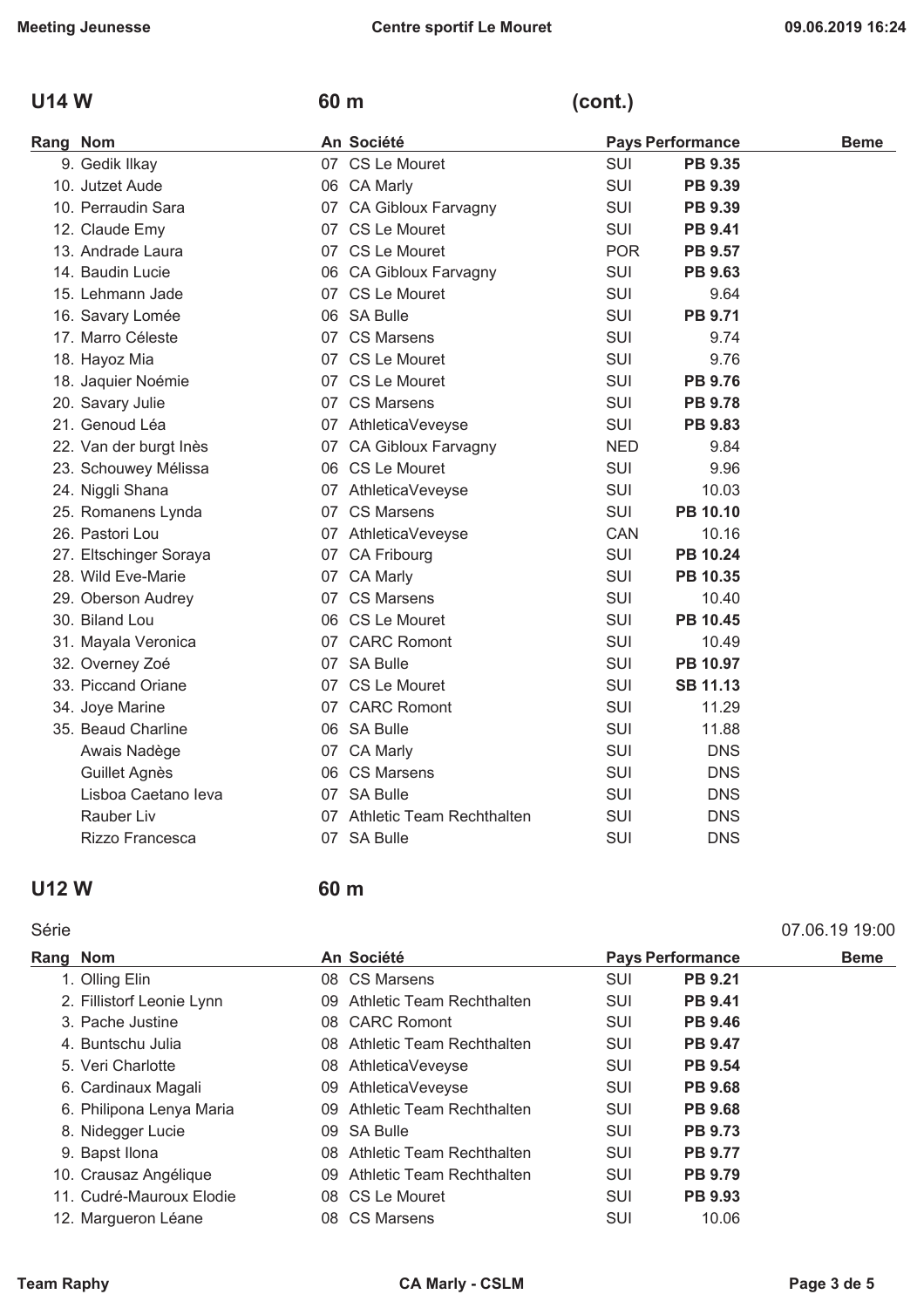#### **U12 W 60 m (cont.)**

#### Rang Nom **Beme An Société Pays Performance** Beme 13. Gabaglio Luna **13. Gabaglio Luna 13. Gabaglio Luna 14. Album 09 CA Belfaux 14. SUI PB 10.11** 14. Bosson Julie 09 CS Marsens SUI **PB 10.16** 14. Eugster Jade 09 CA Fribourg SUI **PB 10.16** 14. Pascoa Céu 09 AthleticaVeveyse SUI **PB 10.16** 17. Linder Sara 09 Athletic Team Rechthalten SUI 10.25 18. Page Marion 08 CA Gibloux Farvagny SUI **PB 10.28** 19. Pinto Laura **Company 19. Port Control 19. Port Control 19. Port PB 10.39** 20. Guillet Rose **08 CS Marsens** SUI 10.49 21. Menetre Eve **08 CA Fribourg COUI PB 10.50** 22. Riedo Eline **Canada CA Fribourg CA Fribourg SUI PB 10.57** 23. Cuénoud Audrey **Cancer Cancer Cancer Cancer Cancer Cancer Cancer Cancer Cancer Cancer Cancer PB 10.64** 24. Reynaud Louise **08 CA Marly Communist CA Marly SUI PB 10.67** 25. Zbinden Chiara **09 SA Bulle Suite SUI PB 10.69** 26. Arnaud Eloane 08 SA Bulle SUI 10.81 27. Claude Margaux **09 CS Le Mouret 50 CS Le Mouret** SUI PB 10.94 28. Reichenbach Assya 08 SA Bulle SUI 10.95 29. Laederach Lorane 08 CARC Romont SUI **PB 10.96** 30. Bovier Clémentine 09 CA Gibloux Farvagny SUI **SB 10.97** 31. Waeber Lyah 09 Athletic Team Rechthalten SUI 11.00 32. Broglia Clara **11.05 12. Broglia Clara 11.05 11.05** 33. Huber Lucy 08 Athletic Team Rechthalten SUI **PB 11.32** 34. Jungo Zoé 08 CA Fribourg SUI 12.17 Lukic Anamaria 09 Athletic Team Rechthalten SUI DNS Poget Auréane **Carry Contract Contract Contract Contract Contract Contract Contract Contract Contract Contract Contract Contract Contract Contract Contract Contract Contract Contract Contract Contract Contract Contract Con**

#### **U10 W 60 m**

#### Série 07.06.19 18:05

| Rang Nom |                      | An Société |                            | <b>Pays Performance</b> |                 | <b>Beme</b> |
|----------|----------------------|------------|----------------------------|-------------------------|-----------------|-------------|
|          | 1. Tercier Célia     |            | 10 SA Bulle                | <b>SUI</b>              | <b>PB 9.96</b>  |             |
|          | 2. Cardinaux Anaïs   |            | 11 AthleticaVeveyse        | <b>SUI</b>              | <b>PB 10.06</b> |             |
|          | 3. Minguely Zoé      |            | 10 CS Le Mouret            | <b>SUI</b>              | 10.32           |             |
|          | 4. Maccariello Chloé |            | 10 CS Le Mouret            | <b>SUI</b>              | PB 10.51        |             |
|          | 5. Berger Charlotte  |            | 10 AthleticaVeveyse        | SUI                     | 10.81           |             |
|          | 6. Roulin Olivia     |            | 12 CS Le Mouret            | SUI                     | PB 10.85        |             |
|          | 7. Picinali Morgana  |            | 10 CS Le Mouret            | SUI                     | 10.89           |             |
|          | 8. Bigler Saya       |            | 10 CA Gibloux Farvagny     | <b>SUI</b>              | PB 10.90        |             |
|          | 9. Murith Anaé       |            | 10 SA Bulle                | <b>SUI</b>              | PB 11.11        |             |
|          | 9. Vuichard Clémence |            | 11 AthleticaVeveyse        | <b>SUI</b>              | PB 11.11        |             |
|          | 11. Minguely Nora    |            | 12 CS Le Mouret            | SUI                     | PB 11.13        |             |
|          | 12. Parrat Camille   |            | 10 CA Fribourg             | <b>SUI</b>              | PB 11.15        |             |
|          | 13. Casati Marie     |            | 10 CA Gibloux Farvagny     | <b>SUI</b>              | 11.18           |             |
|          | 14. Clerc Anna       |            | 10 SA Bulle                | <b>SUI</b>              | 11.22           |             |
|          | 15. Drassius Lina    |            | 10 CS Marsens              | <b>SUI</b>              | 11.27           |             |
|          | 16. Egger Agathe     |            | 11 CS Le Mouret            | SUI                     | PB 11.30        |             |
|          | 17. Clerc Elena      |            | 11 CS Le Mouret            | SUI                     | PB 11.35        |             |
|          | 18. Pidoux Laetitia  | 10         | Cottens Athlètes           | <b>SUI</b>              | 11.40           |             |
|          | 19. Rotzetter Lina   | 12         | Athletic Team Rechthalten  | <b>SUI</b>              | 11.60           |             |
|          | 20. Egger Zohra      | 10.        | <b>CA Gibloux Farvagny</b> | <b>SUI</b>              | PB 11.65        |             |